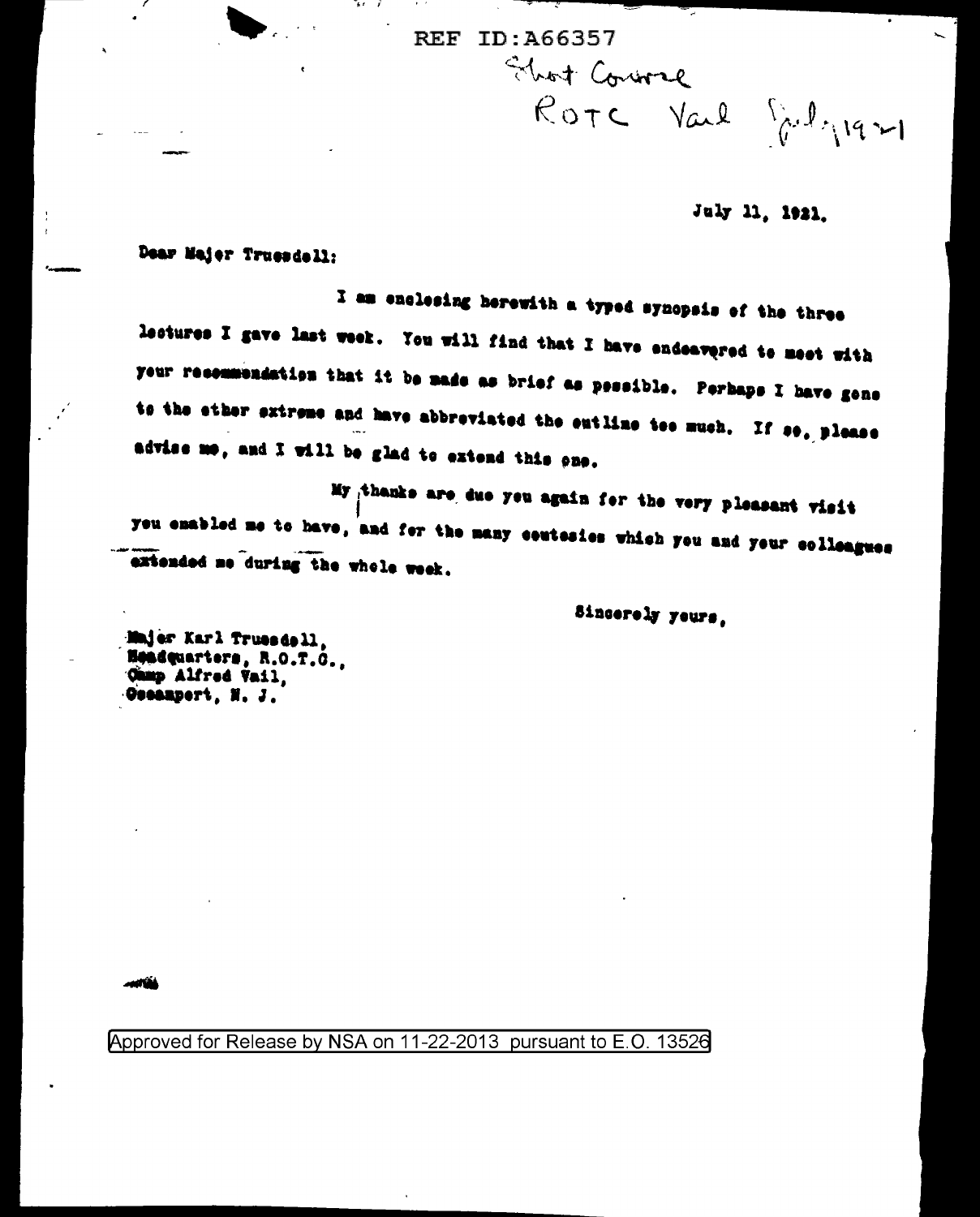Synopsis of a course of three-hoctupes pog Sades, and Ciphers, given before the students of the R.O.T.C., Campmalified Vail, Little Silver, N. J., July 6-8. 1921,

bv

W. F. Friedman, Code Compilation Section, Office of the Chief Bignal Officer. Signal Corps. U.S.Army. فالمت فالتقامات فالترضيف فالتربات والمترف

## First Lecture, July 6.

- 1. Introductory remarks. Brief historical survet of subject. Great advances made in recent years both in methods and in analysis.
- 2. Definitions. Cryptography. Cipher. Enciphering; Deciphering. Plain text; Cipher Text. Code. Encoding; Decoding. Plain text; Code text. Enciphered Code.
- 3. Comparison of advantages and disadvantages of codes and ciphers. Sharp distinction between code and cipher in madern cryptegraphy.
- 4. Limitations of both code and cipher. The time element in solution most important in military ciphers or codes, because no practical system yet devised is insoluble.
- 5. Influence of recent rapid advance in radio on the use of cryptographic means of communication in warfare.
- 6. Necessity for proper training of officers and specialists in the use of code and cipher. Seriousness of results of failure to observe fundamental rules and precautions. An appreciation of this feature is to be found in a study of the principles used in the solution, or analysis of ciphers.
- 7. Analysis of Ciphers. Principles of Mechanism of a written, alphabetical language. Frequency tables. Proportions of vowels and consonants. Relative order of frequency of various letters, and combinations of letters. The two principal classes of ciphers: Transposition Ciphers; Substitution Ciphers. Examples of each. Method of distinguishing. Various types of transposition ciphers. Method of Solution.
- 8. Substitition Ciphers. The kinds of alphabets. Cipher alphabets, normal alphabets, direct, reversed, mixed, reciprocal. Simple or single alphabet substitution ciphers. Multiple alphabet substitution ciphers. The U.S.Army Disk. Playfair.

Second Lecture, July 7. 1. Review of general principles of transposition and substitution ciphers.

2. Demonstration of the solution of a typical four-alphabet substitution cipher. Repetitions or recurrences. Principle of factoring the interval between these recurrences in cipher text. Glues to number of alphabets involved. Analysis of frequency tables prepared upon basis of the number of alphabets.

- Audiencial reasons for the simpicity of the solution. Short key vs. a long or a continuous key. Known alphabets (direct or rversed normal) vs. mixed or unknown alphabets.
- $\mu$  4. Correction of errors. Errors in enciphering. Errors in telegraphic transmission. Errore in deciphering. Errors in copying.

 $f^{\frac{2}{3}}$ 

- 5. Examples of deiphered German measages taken from one day's activity. The study of time factor in these solutions.
	- 6. The requirements of a cipher for miltary field use. Form- suitable for telegraphy. Must not be longer than original text. Enemy can be in possession of all details ŧ, of the system. Only thing kept secret is the key applying to particular measages. If instrument used, must admit possession by enemy. Method of encipherment and decipherment must be simple, demand no strain. Complex processes impossible on field. System must admit of speedy correction of errors. Conforming to all preceding, system must be such that solution of 50 to 200 messages all in same key is a difficult matter--sufficient to delay solution for such length of time that  $\sim 1$ information is valueless when solved.  $\mathcal{L}_{\mathcal{A}_{\mathcal{A}}}$
	- 7. Expérantion of the new U.S.Army Multiple Disk Cipher Device. Derving a numerical key from a key word or a key phrase.